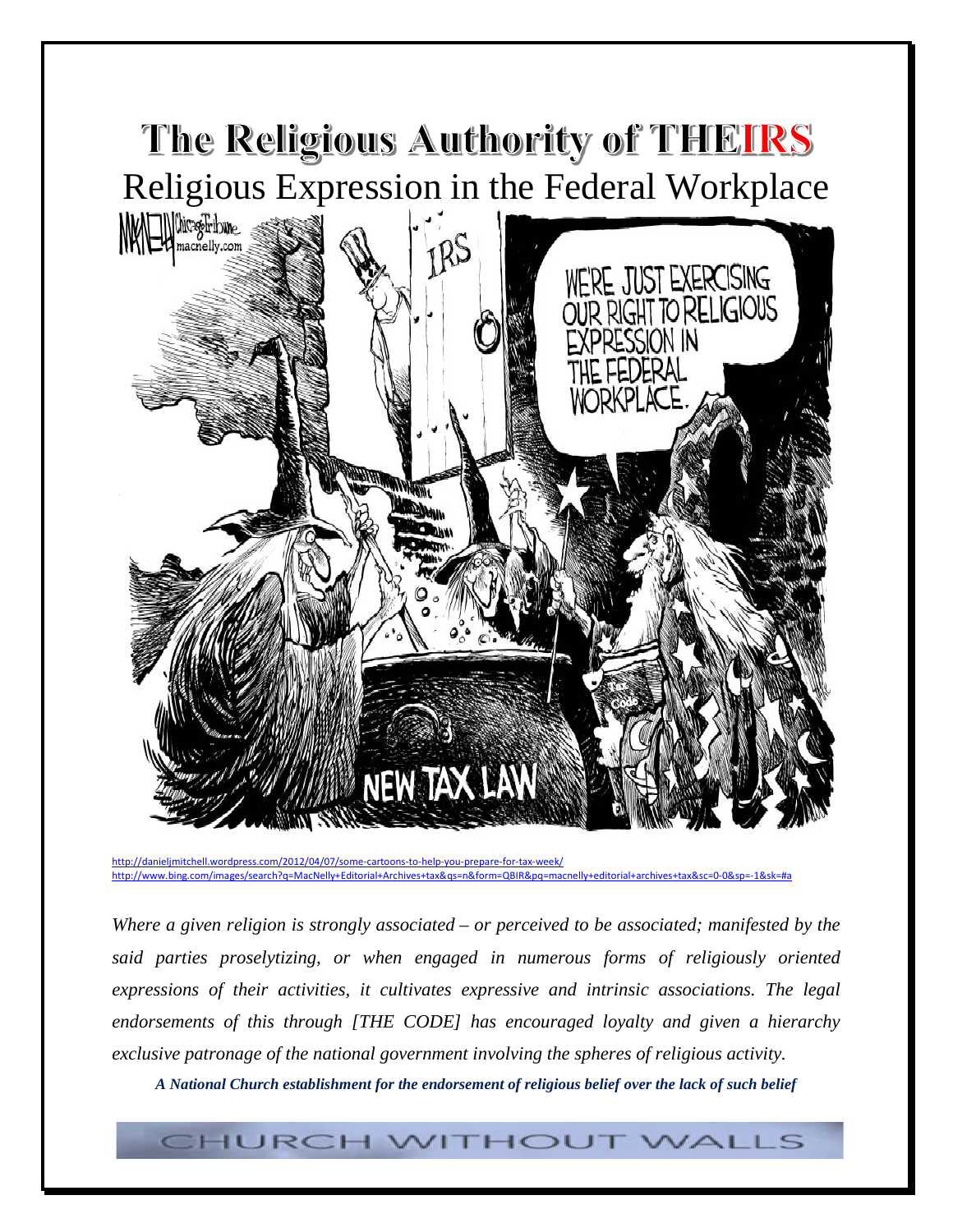

# **THE WHITE HOUSE Office of the Press Secretary**

For Immediate Release August 14, 1997

## **GUIDELINES ON RELIGIOUS EXERCISE AND RELIGIOUS EXPRESSION IN THE FEDERAL WORKPLACE**

The following Guidelines, addressing religious exercise and religious expression, shall apply to all civilian executive branch agencies, officials, and employees in the Federal workplace.

These Guidelines principally address employees' religious exercise and religious expression when the employees are acting in their personal capacity within the Federal workplace and the public does not have regular exposure to the workplace. The Guidelines do not comprehensively address whether and when the government and its employees may engage in religious speech directed at the public. They also do not address religious exercise and religious expression by uniformed military personnel, or the conduct of business by chaplains employed by the Federal Government. Nor do the Guidelines define the rights and responsibilities of non-governmental employers -- including religious employers -- and their employees. Although these Guidelines, including the examples cited in them, should answer the most frequently encountered questions in the Federal workplace, actual cases sometimes will be complicated by additional facts and circumstances that may require a different result from the one the Guidelines indicate.

Section 1. Guidelines for Religious Exercise and Religious Expression in the Federal Workplace. Executive departments and agencies ("agencies") shall permit personal religious expression by Federal employees to the greatest extent possible, consistent with requirements of law and interests in workplace efficiency as described in this set of Guidelines. Agencies shall not discriminate against employees on the basis of religion, require religious participation or non-participation as a condition of employment, or permit religious harassment. And agencies shall accommodate employees' exercise of their religion in the circumstances specified in these Guidelines. These requirements are but applications of the general principle that agencies shall treat all employees with the same respect and consideration, regardless of their religion (or lack thereof).

A. Religious Expression. As a matter of law, agencies shall not restrict personal religious expression by employees in the Federal workplace except where the employee's interest in the expression is outweighed by the government's interest in the efficient provision of public services or where the expression intrudes upon the legitimate rights of other employees or creates the appearance, to a reasonable observer, of an official endorsement of religion. The examples cited in these Guidelines as permissible forms of religious expression will rarely, if ever, fall within these exceptions.

As a general rule, agencies may not regulate employees' personal religious expression on the basis of its content or viewpoint. In other words, agencies generally may not suppress employees' private religious speech in the workplace while leaving unregulated other private employee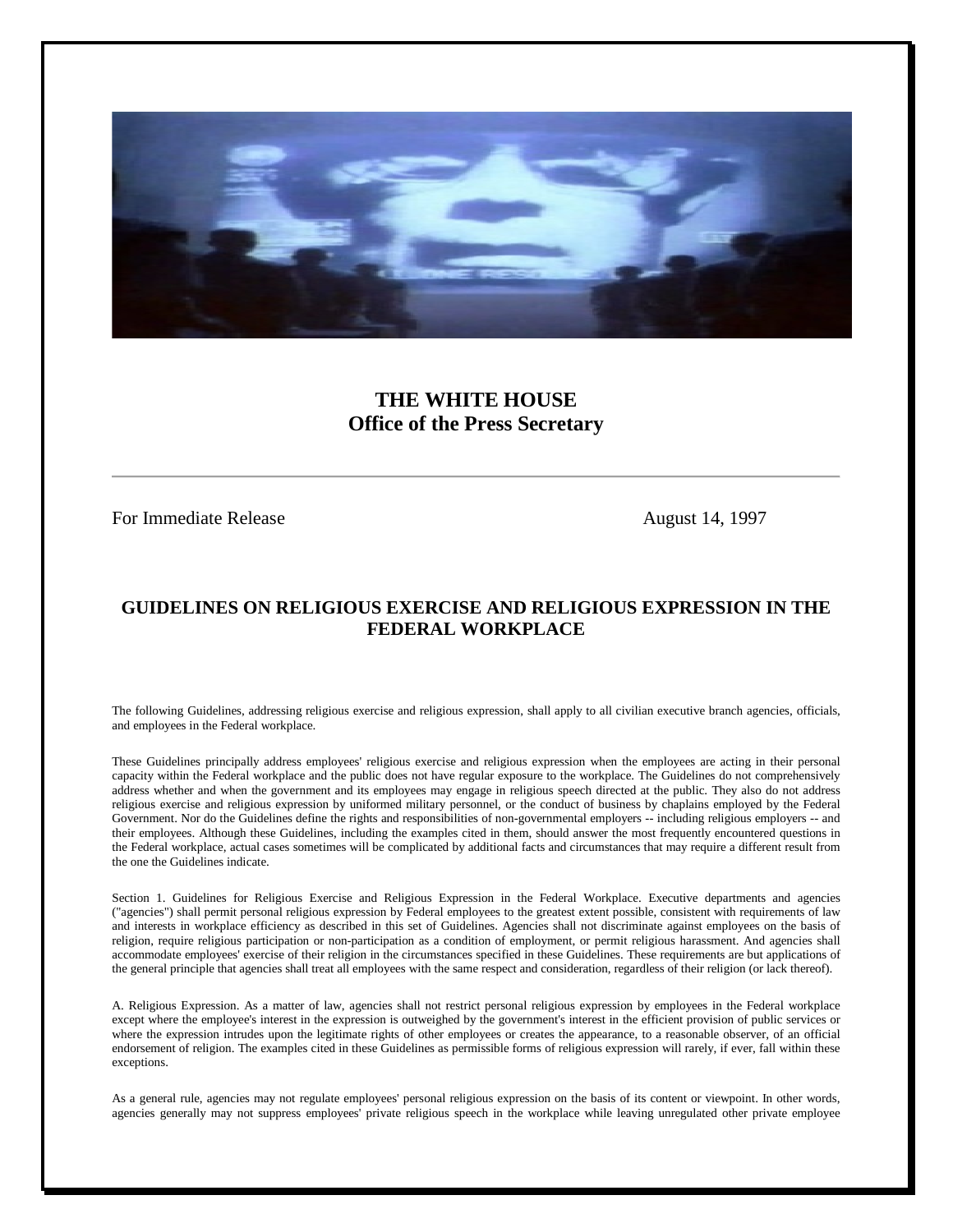speech that has a comparable effect on the efficiency of the workplace -- including ideological speech on politics and other topics -- because to do so would be to engage in presumptively unlawful content or viewpoint discrimination. Agencies, however, may, in their discretion, reasonably regulate the time, place and manner of all employee speech, provided such regulations do not discriminate on the basis of content or viewpoint.

The Federal Government generally has the authority to regulate an employee's private speech, including religious speech, where the employee's interest in that speech is outweighed by the government's interest in promoting the efficiency of the public services it performs. Agencies should exercise this authority evenhandedly and with restraint, and with regard for the fact that Americans are used to expressions of disagreement on controversial subjects, including religious ones. Agencies are not required, however, to permit employees to use work time to pursue religious or ideological agendas. Federal employees are paid to perform official work, not to engage in personal religious or ideological campaigns during work hours.

(1) Expression in Private Work Areas. Employees should be permitted to engage in private religious expression in personal work areas not regularly open to the public to the same extent that they may engage in nonreligious private expression, subject to reasonable content- and viewpoint-neutral standards and restrictions: such religious expression must be permitted so long as it does not interfere with the agency's carrying out of its official responsibilities.

### Examples

(a) An employee may keep a Bible or Koran on her private desk and read it during breaks.

(b) An agency may restrict all posters, or posters of a certain size, in private work areas, or require that such posters be displayed facing the employee, and not on common walls; but the employer typically cannot single out religious or anti-religious posters for harsher or preferential treatment.

(2) Expression Among Fellow Employees. Employees should be permitted to engage in religious expression with fellow employees, to the same extent that they may engage in comparable nonreligious private expression, subject to reasonable and content-neutral standards and restrictions: such expression should not be restricted so long as it does not interfere with workplace efficiency. Though agencies are entitled to regulate such employee speech based on reasonable predictions of disruption, they should not restrict speech based on merely hypothetical concerns, having little basis in fact, that the speech will have a deleterious effect on workplace efficiency.

#### Examples

(a) In informal settings, such as cafeterias and hallways, employees are entitled to discuss their religious views with one another, subject only to the same rules of order as apply to other employee expression. If an agency permits unrestricted nonreligious expression of a controversial nature, it must likewise permit equally controversial religious expression.

(b) Employees are entitled to display religious messages on items of clothing to the same extent that they are permitted to display other comparable messages. So long as they do not convey any governmental endorsement of religion, religious messages may not typically be singled out for suppression.

(c) Employees generally may wear religious medallions over their clothes or so that they are otherwise visible. Typically, this alone will not affect workplace efficiency, and therefore is protected.

(3) Expression Directed at Fellow Employees. Employees are permitted to engage in religious expression directed at fellow employees, and may even attempt to persuade fellow employees of the correctness of their religious views, to the same extent as those employees may engage in comparable speech not involving religion. Some religions encourage adherents to spread the faith at every opportunity, a duty that can encompass the adherent's workplace. As a general matter, proselytizing is as entitled to constitutional protection as any other form of speech -- as long as a reasonable observer would not interpret the expression as government endorsement of religion. Employees may urge a colleague to participate or not to participate in religious activities to the same extent that, consistent with concerns of workplace efficiency, they may urge their colleagues to engage in or refrain from other personal endeavors. But employees must refrain from such expression when a fellow employee asks that it stop or otherwise demonstrates that it is unwelcome. (Such expression by supervisors is subject to special consideration as discussed in Section B(2) of these guidelines.)

#### Examples

(a) During a coffee break, one employee engages another in a polite discussion of why his faith should be embraced. The other employee disagrees with the first employee's religious exhortations, but does not ask that the conversation stop. Under these circumstances, agencies should not restrict or interfere with such speech.

(b) One employee invites another employee to attend worship services at her church, though she knows that the invitee is a devout adherent of another faith. The invitee is shocked, and asks that the invitation not be repeated. The original invitation is protected, but the employee should honor the request that no further invitations be issued.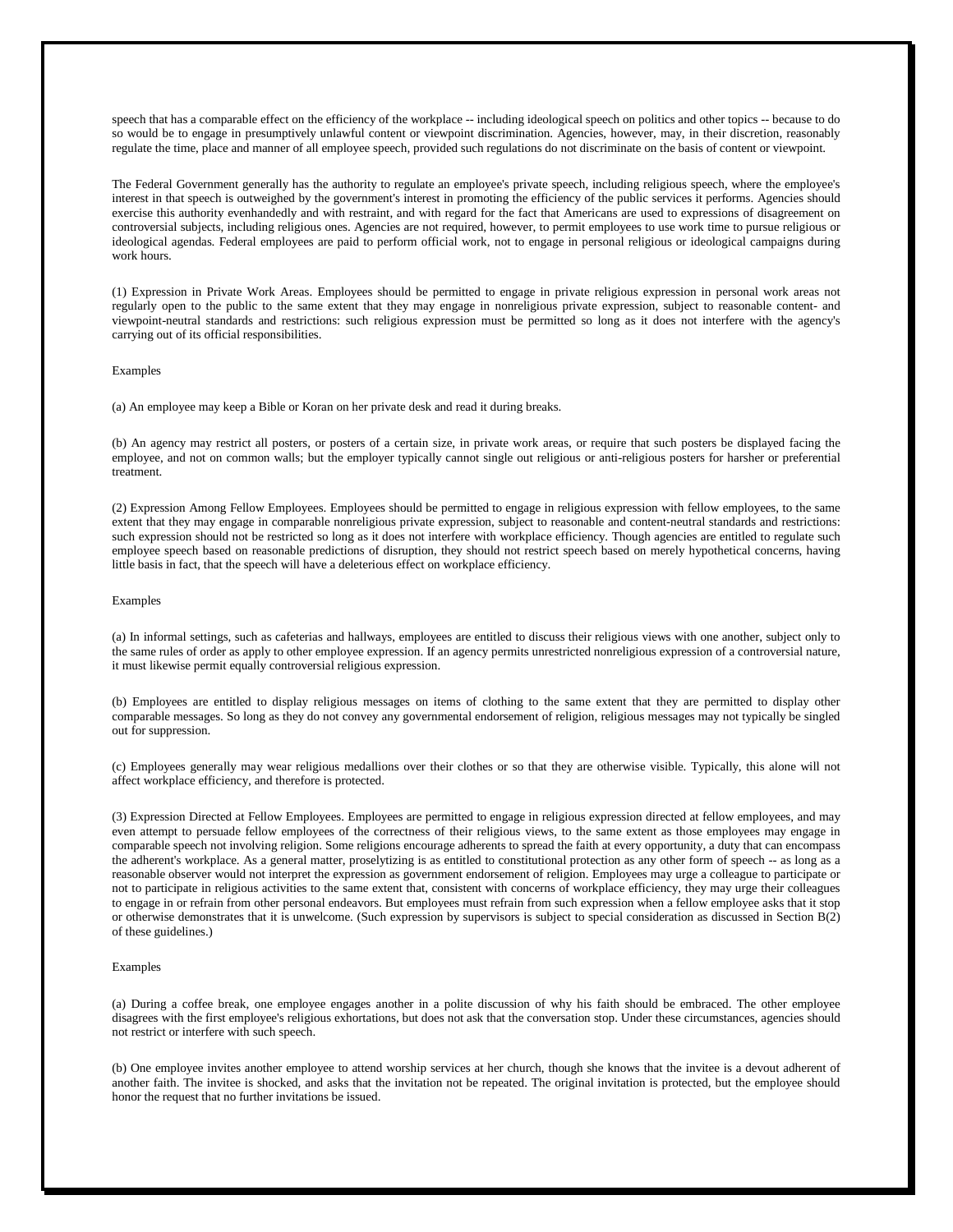(c) In a parking lot, a non-supervisory employee hands another employee a religious tract urging that she convert to another religion lest she be condemned to eternal damnation. The proselytizing employee says nothing further and does not inquire of his colleague whether she followed the pamphlet's urging. This speech typically should not be restricted.

Though personal religious expression such as that described in these examples, standing alone, is protected in the same way, and to the same extent, as other constitutionally valued speech in the Federal workplace, such expression should not be permitted if it is part of a larger pattern of verbal attacks on fellow employees (or a specific employee) not sharing the faith of the speaker. Such speech, by virtue of its excessive or harassing nature, may constitute religious harassment or create a hostile work environment, as described in Part B(3) of these Guidelines, and an agency should not tolerate it.

(4) Expression in Areas Accessible to the Public. Where the public has access to the Federal workplace, all Federal employers must be sensitive to the Establishment Clause's requirement that expression not create the reasonable impression that the government is sponsoring, endorsing, or inhibiting re ligion generally, or favoring or disfavoring a particular religion. This is particularly important in agencies with adjudicatory functions.

However, even in workplaces open to the public, not all private employee religious expression is forbidden. For example, Federal employees may wear personal religious jewelry absent special circumstances (such as safety concerns) that might require a ban on all similar nonreligious jewelry. Employees may also display religious art and literature in their personal work areas to the same extent that they may display other art and literature, so long as the viewing public would reasonably understand the religious expression to be that of the employee acting in her personal capacity, and not that of the government itself. Similarly, in their private time employees may discuss religion with willing coworkers in public spaces to the same extent as they may discuss other subjects, so long as the public would reasonably understand the religious expression to be that of the employees acting in their personal capacities.

B. Religious Discrimination. Federal agencies may not discriminate against employees on the basis of their religion, religious beliefs, or views concerning religion.

(1) Discrimination in Terms and Conditions. No agency within the executive branch may promote, refuse to promote, hire, refuse to hire, or otherwise favor or disfavor, an employee or potential employee because of his or her religion, religious beliefs, or views concerning religion.

### Examples

(a) A Federal agency may not refuse to hire Buddhists, or impose more onerous requirements on applicants for employment who are Buddhists.

(b) An agency may not impose, explicitly or implicitly, stricter promotion requirements for Christians, or impose stricter discipline on Jews than on other employees, based on their religion. Nor may Federal agencies give advantages to Christians in promotions, or impose lesser discipline on Jews than on other employees, based on their religion.

(c) A supervisor may not impose more onerous work requirements on an employee who is an atheist because that employee does not share the supervisor's religious beliefs.

(2) Coercion of Employee's Participation or Nonparticipation in Religious Activities. A person holding supervisory authority over an employee may not, explicitly or implicitly, insist that the employee participate in religious activities as a condition of continued employment, promotion, salary increases, preferred job assignments, or any other incidents of employment. Nor may a supervisor insist that an employee refrain from participating in religious activities outside the workplace except pursuant to otherwise legal, neutral restrictions that apply to employees' off-duty conduct and expression in general (e.g., restrictions on political activities prohibited by the Hatch Act).

This prohibition leaves supervisors free to engage in some kinds of speech about religion. Where a supervisor's religious expression is not coercive and is understood as his or her personal view, that expression is protected in the Federal workplace in the same way and to the same extent as other constitutionally valued speech. For example, if surrounding circumstances indicate that the expression is merely the personal view of the supervisor and that employees are free to reject or ignore the supervisor's point of view or invitation without any harm to their careers or professional lives, such expression is so protected.

Because supervisors have the power to hire, fire, or promote, employees may reasonably perceive their supervisors' religious expression as coercive, even if it was not intended as such. Therefore, supervisors should be careful to ensure that their statements and actions are such that employees do not perceive any coercion of religious or non-religious behavior (or respond as if such coercion is occurring), and should, where necessary, take appropriate steps to dispel such misperceptions.

#### Examples

(a) A supervisor may invite coworkers to a son's confirmation in a church, a daughter's bat mitzvah in a synagogue, or to his own wedding at a temple. But a supervisor should not say to an employee: "I didn't see you in church this week. I expect to see you there this Sunday."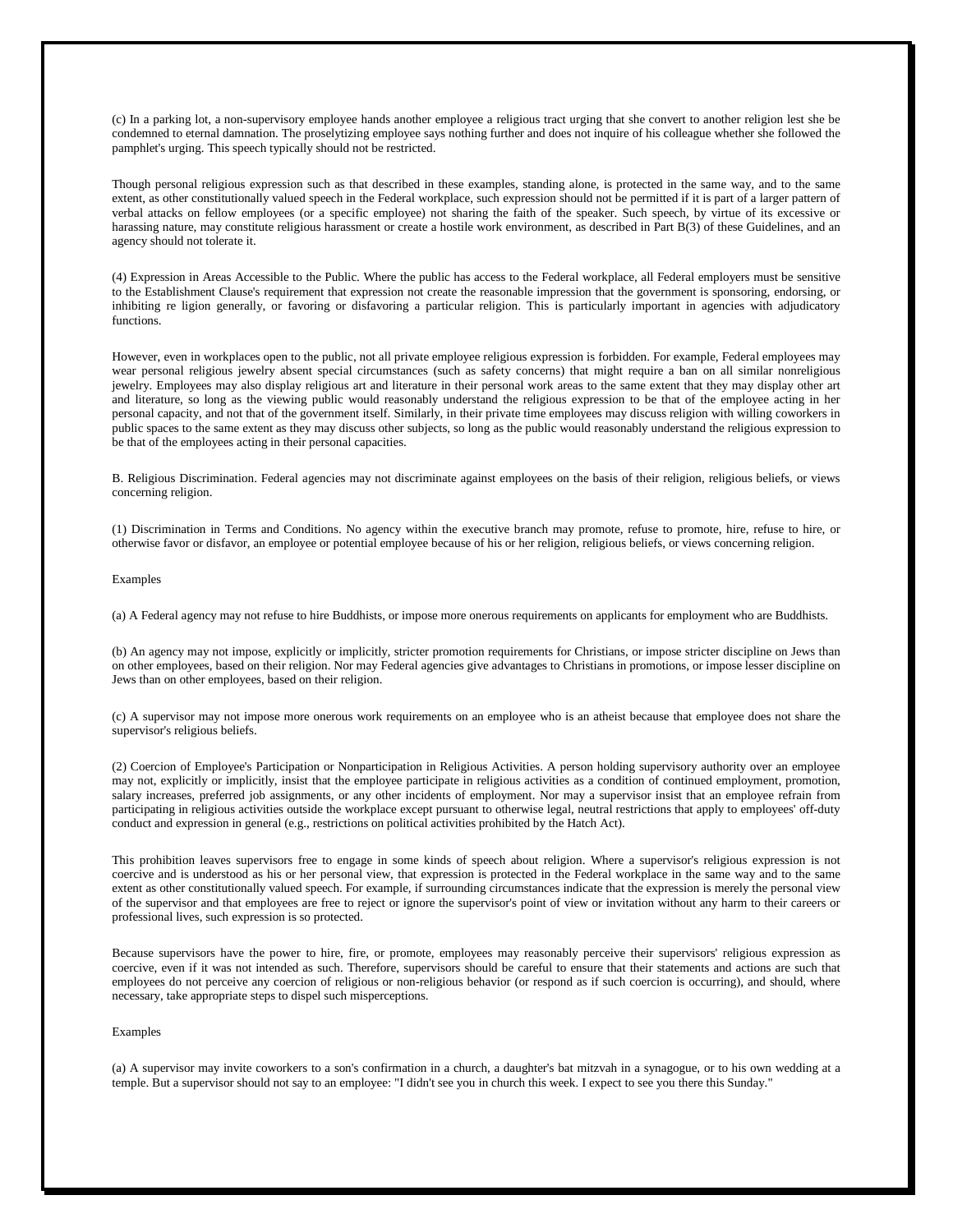(b) On a bulletin board on which personal notices unrelated to work regularly are permitted, a supervisor may post a flyer announcing an Easter musical service at her church, with a handwritten notice inviting co-workers to attend. But a supervisor should not circulate a memo announcing that he will be leading a lunch-hour Talmud class that employees should attend in order to participate in a discussion of career advancement that will convene at the conclusion of the class.

(c) During a wide-ranging discussion in the cafeteria about various non-work related matters, a supervisor states to an employee her belief that religion is important in one's life. Without more, this is not coercive, and the statement is protected in the Federal workplace in the same way, and to the same extent, as other constitutionally valued speech.

(d) A supervisor who is an atheist has made it known that he thinks that anyone who attends church regularly should not be trusted with the public weal. Over a period of years, the supervisor regularly awards merit increases to employees who do not attend church routinely, but not to employees of equal merit who do attend church. This course of conduct would reasonably be perceived as coercive and should be prohibited.

(e) At a lunch-table discussion about abortion, during which a wide range of views are vigorously expressed, a supervisor shares with those he supervises his belief that God demands full respect for unborn life, and that he believes it is appropriate for all persons to pray for the unborn. Another supervisor expresses the view that abortion should be kept legal because God teaches that women must have control over their own bodies. Without more, neither of these comments coerces employees' religious conformity or conduct. Therefore, unless the supervisors take further steps to coerce agreement with their view or act in ways that could reasonably be perceived as coercive, their expressions are protected in the Federal workplace in the same way and to the same extent as other constitutionally valued speech.

(3) Hostile Work Environment and Harassment. The law against workplace discrimination protects Federal employees from being subjected to a hostile environment, or religious harassment, in the form of religiously discriminatory intimidation, or pervasive or severe religious ridicule or insult, whether by supervisors or fellow workers. Whether particular conduct gives rise to a hostile environment, or constitutes impermissible religious harassment, will usually depend upon its frequency or repetitiveness, as well as its severity. The use of derogatory language in an assaultive manner can constitute statutory religious harassment if it is severe or invoked repeatedly. A single incident, if sufficiently abusive, might also constitute statutory harassment. However, although employees should always be guided by general principles of civility and workplace efficiency, a hostile environment is not created by the bare expression of speech with which some employees might disagree. In a country where freedom of speech and religion are guaranteed, citizens should expect to be exposed to ideas with which they disagree.

The examples below are intended to provide guidance on when conduct or words constitute religious harassment that should not be tolerated in the Federal workplace. In a particular case, the question of employer liability would require consideration of additional factors, including the extent to which the agency was aware of the harassment and the actions the agency took to address it.

#### Examples

(a) An employee repeatedly makes derogatory remarks to other employees with whom she is assigned to work about their faith or lack of faith. This typically will constitute religious harassment. An agency should not tolerate such conduct.

(b) A group of employees subjects a fellow employee to a barrage of comments about his sex life, knowing that the targeted employee would be discomforted and offended by such comments because of his religious beliefs. This typically will constitute harassment, and an agency should not tolerate it.

(c) A group of employees that share a common faith decides that they want to work exclusively with people who share their views. They engage in a pattern of verbal attacks on other employees who do not share their views, calling them heathens, sinners, and the like. This conduct should not be tolerated.

(d) Two employees have an angry exchange of words. In the heat of the moment, one makes a derogatory comment about the other's religion. When tempers cool, no more is said. Unless the words are sufficiently severe or pervasive to alter the conditions of the insulted employee's employment or create an abusive working environment, this is not statutory religious harassment.

(e) Employees wear religious jewelry and medallions over their clothes or so that they are otherwise visible. Others wear buttons with a generalized religious or anti-religious message. Typically, these expressions are personal and do not alone constitute religious harassment.

(f) In her private work area, a Federal worker keeps a Bible or Koran on her private desk and reads it during breaks. Another employee displays a picture of Jesus and the text of the Lord's Prayer in her private work area. This conduct, without more, is not religious harassment, and does not create an impermissible hostile environment with respect to employees who do not share those religious views, even if they are upset or offended by the conduct.

(g) During lunch, certain employees gather on their own time for prayer and Bible study in an empty conference room that employees are generally free to use on a first-come, first-served basis. Such a gathering does not constitute religious harassment even if other employees with different views on how to pray might feel excluded or ask that the group be disbanded.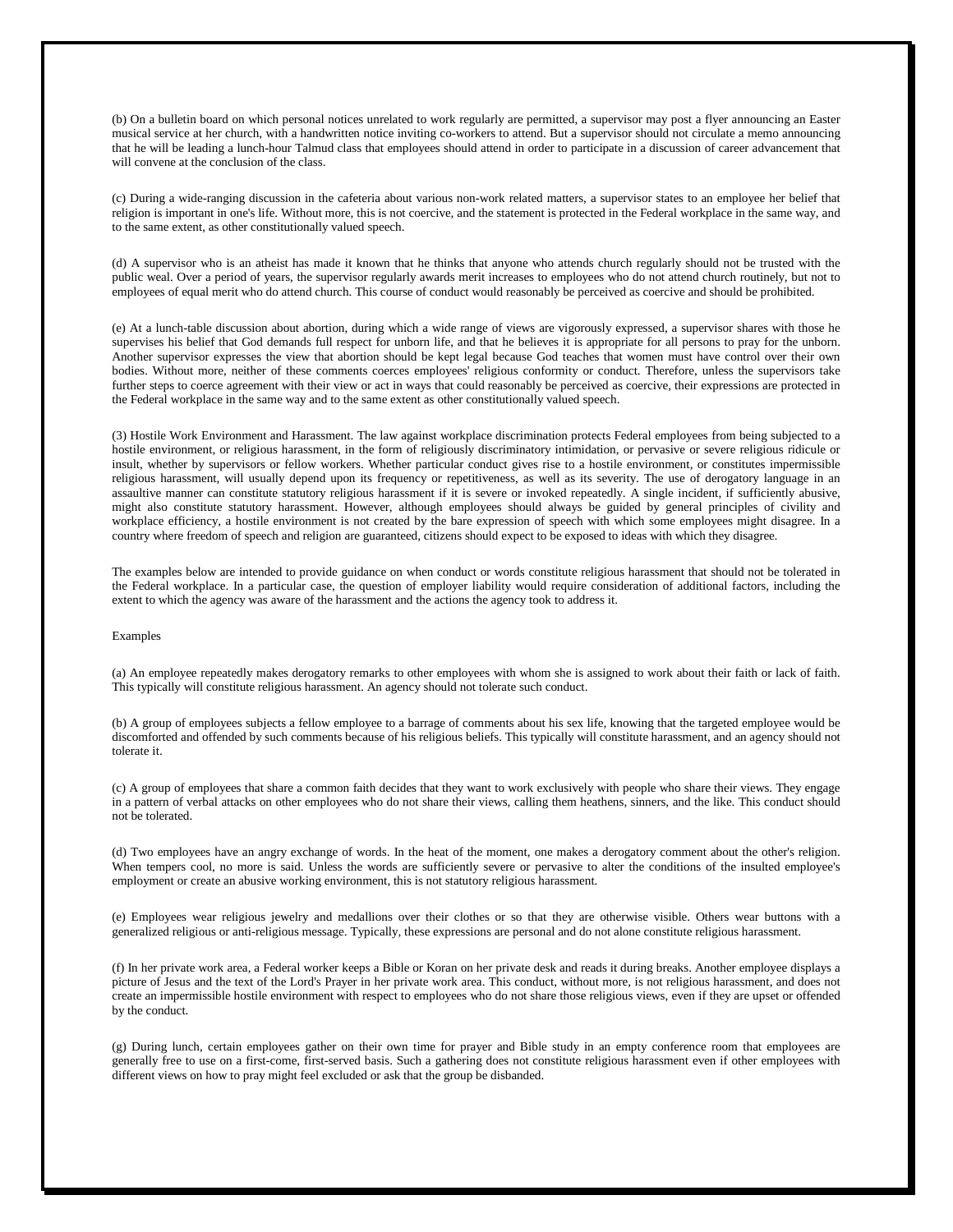C. Accommodation of Religious Exercise. Federal law requires an agency to accommodate employees' exercise of their religion unless such accommodation would impose an undue hardship on the conduct of the agency's operations. Though an agency need not make an accommodation that will result in more than a de minimis cost to the agency, that cost or hardship nevertheless must be real rather than speculative or hypothetical: the accommodation should be made unless it would cause an actual cost to the agency or to other employees or an actual disruption of work, or unless it is otherwise barred by law.

In addition, religious accommodation cannot be disfavored vis-a-vis other, nonreligious accommodations. Therefore, a religious accommodation cannot be denied if the agency regularly permits similar accommodations for nonreligious purposes.

## Examples

(a) An agency must adjust work schedules to accommodate an employee's religious observance -- for example, Sabbath or religious holiday observance -- if an adequate substitute is available, or if the employee's absence would not otherwise impose an undue burden on the agency.

(b) An employee must be permitted to wear religious garb, such as a crucifix, a yarmulke, or a head scarf or hijab, if wearing such attire during the work day is part of the employee's religious practice or expression, so long as the wearing of such garb does not unduly interfere with the functioning of the workplace.

(c) An employee should be excused from a particular assignment if performance of that assignment would contravene the employee's religious beliefs and the agency would not suffer undue hardship in reassigning the employee to another detail.

(d) During lunch, certain employees gather on their own time for prayer and Bible study in an empty conference room that employees are generally free to use on a first-come, first-served basis. Such a gathering may not be subject to discriminatory restrictions because of its religious content.

In those cases where an agency's work rule imposes a substantial burden on a particular employee's exercise of religion, the agency must go further: an agency should grant the employee an exemption from that rule, unless the agency has a compelling interest in denying the exemption and there is no less restrictive means of furthering that interest.

#### Examples

(a) A corrections officer whose religion compels him or her to wear long hair should be granted an exemption from an otherwise generally applicable hair-length policy unless denial of an exemption is the least restrictive means of preserving safety, security, discipline or other compelling interests.

(b) An applicant for employment in a governmental agency who is a Jehovah's Witness should not be compelled, contrary to her religious beliefs, to take a loyalty oath whose form is religiously objectionable.

D. Establishment of Religion. Supervisors and employees must not engage in activities or expression that a reasonable observer would interpret as Government endorsement or denigration of religion or a particular religion. Activities of employees need not be officially sanctioned in order to violate this principle; if, in all the circumstances, the activities would leave a reasonable observer with the impression that Government was endorsing, sponsoring, or inhibiting religion generally or favoring or disfavoring a particular religion, they are not permissible. Diverse factors, such as the context of the expression or whether official channels of communication are used, are relevant to what a reasonable observer would conclude.

## Examples

(a) At the conclusion of each weekly staff meeting and before anyone leaves the room, an employee leads a prayer in which nearly all employees participate. All employees are required to attend the weekly meeting. The supervisor neither explicitly recognizes the prayer as an official function nor explicitly states that no one need participate in the prayer. This course of conduct is not permitted unless under all the circumstances a reasonable observer would conclude that the prayer was not officially endorsed.

(b) At Christmas time, a supervisor places a wreath over the entrance to the office's main reception area. This course of conduct is permitted.

Section 2. Guiding Legal Principles. In applying the guidance set forth in section 1 of this order, executive branch departments and agencies should consider the following legal principles.

A. Religious Expression. It is well-established that the Free Speech Clause of the First Amendment protects Government employees in the workplace. This right encompasses a right to speak about religious subjects. The Free Speech Clause also prohibits the Government from singling out religious expression for disfavored treatment: "[P]rivate religious speech, far from being a First Amendment orphan, is as fully protected under the Free Speech Clause as secular private expression," Capitol Sq. Review Bd. v. Pinette, 115 S.Ct. 2448 (1995). Accordingly, in the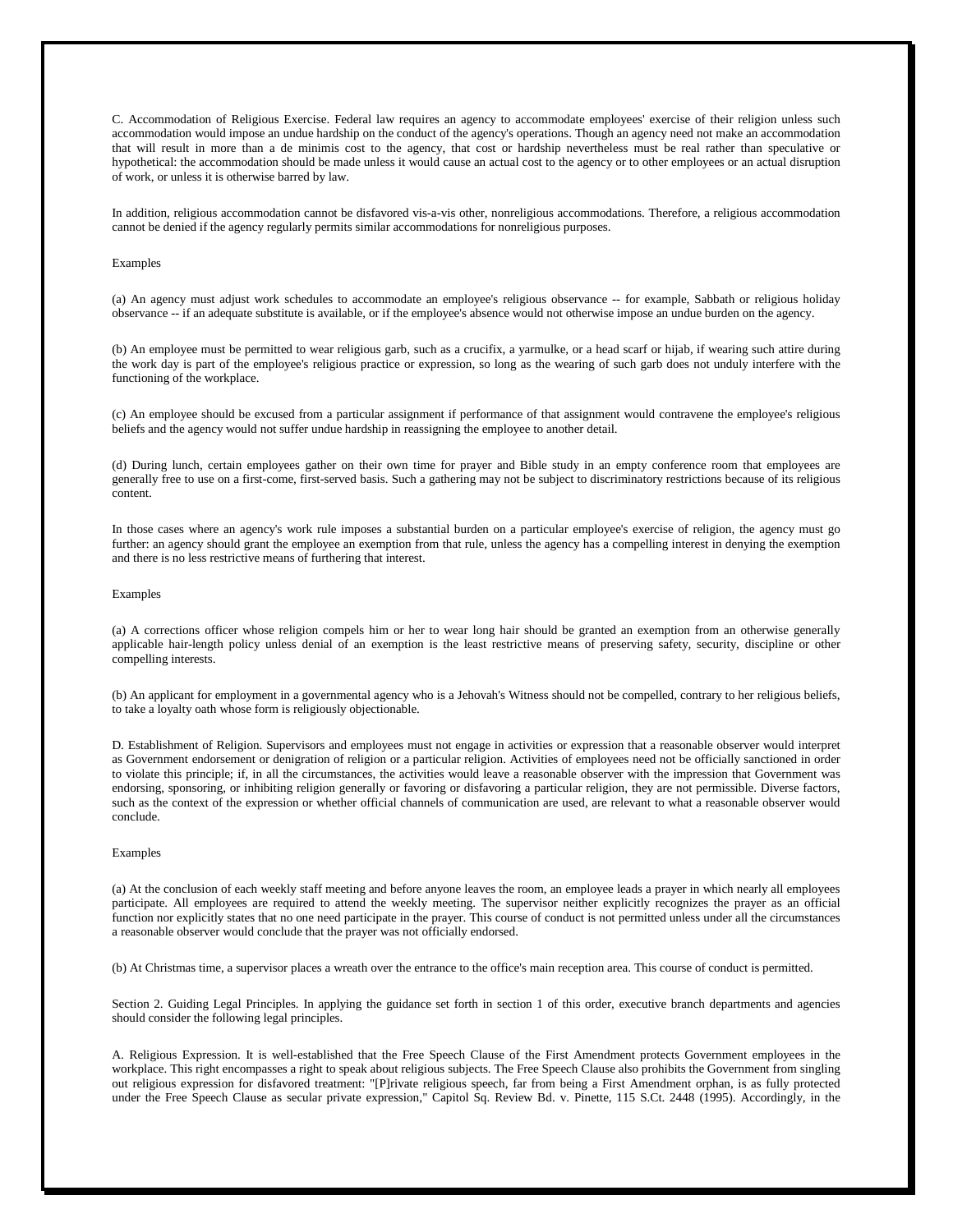Government workplace, employee religious expression cannot be regulated because of its religious character, and such religious speech typically cannot be singled out for harsher treatment than other comparable expression.

Many religions strongly encourage their adherents to spread the faith by persuasion and example at every opportunity, a duty that can extend to the adherents' workplace. As a general matter, proselytizing is entitled to the same constitutional protection as any other form of speech. Therefore, in the governmental workplace, proselytizing should not be singled out because of its content for harsher treatment than nonreligious expression.

However, it is also well-established that the Government in its role as employer has broader discretion to regulate its employees' speech in the workplace than it does to regulate speech among the public at large. Employees' expression on matters of public concern can be regulated if the employees' interest in the speech is outweighed by the interest of the Government, as an employer, in promoting the efficiency of the public services it performs through its employees. Governmental employers also possess substantial discretion to impose content-neutral and viewpointneutral time, place, and manner rules regulating private employee expression in the workplace (though they may not structure or administer such rules to discriminate against particular viewpoints). Furthermore, employee speech can be regulated or discouraged if it impairs discipline by superiors, has a detrimental impact on close working relationships for which personal loyalty and confidence are necessary, impedes the performance of the speaker's duties or interferes with the regular operation of the enterprise, or demonstrates that the employee holds views that could lead his employer or the public reasonably to question whether he can perform his duties adequately.

Consistent with its fully protected character, employee religious speech should be treated, within the Federal workplace, like other expression on issues of public concern: in a particular case, an employer can discipline an employee for engaging in speech if the value of the speech is outweighed by the employer's interest in promoting the efficiency of the public services it performs through its employee. Typically, however, the religious speech cited as permissible in the various examples included in these Guidelines will not unduly impede these interests and should not be regulated. And rules regulating employee speech, like other rules regulating speech, must be carefully drawn to avoid any unnecessary limiting or chilling of protected speech.

B. Discrimination in Terms and Conditions. Title VII of the Civil Rights Act of 1964 makes it unlawful for employers, both private and public, to "fail or refuse to hire or to discharge any individual, or otherwise to discriminate against any individual with respect to compensation, terms, conditions, or privileges of employment, because of such individual's . . . religion." 42 U.S.C. 2000e-2(a)(1). The Federal Government also is bound by the equal protection component of the Due Process Clause of the Fifth Amendment, which bars intentional discrimination on the basis of religion. Moreover, the prohibition on religious discrimination in employment applies with particular force to the Federal Government, for Article VI, clause 3 of the Constitution bars the Government from enforcing any religious test as a requirement for qualification to any Office. In addition, if a Government law, regulation or practice facially discriminates against employees' private exercise of religion or is intended to infringe upon or restrict private religious exercise, then that law, regulation, or practice implicates the Free Exercise Clause of the First Amendment. Last, under the Religious Freedom Restoration Act, 42 U.S.C. 2000bb-1, Federal governmental action that substantially burdens a private party's exercise of religion can be enforced only if it is justified by a compelling interest and is narrowly tailored to advance that interest.

C. Coercion of Employees' Participation or Nonparticipation in Religious Activities. The ban on religious discrimination is broader than simply guaranteeing nondiscriminatory treatment in formal employment decisions such as hiring and promotion. It applies to all terms and conditions of employment. It follows that the Federal Government may not require or coerce its employees to engage in religious activities or to refrain from engaging in religious activity. For example, a supervisor may not demand attendance at (or a refusal to attend) religious services as a condition of continued employment or promotion, or as a criterion affecting assignment of job duties. Quid pro quo discrimination of this sort is illegal. Indeed, wholly apart from the legal prohibitions against coercion, supervisors may not insist upon employees' conformity to religious behavior in their private lives any more than they can insist on conformity to any other private conduct unrelated to employees' ability to carry out their duties.

D. Hostile Work Environment and Harassment. Employers violate Title VII's ban on discrimination by creating or tolerating a "hostile environment" in which an employee is subject to discriminatory intimidation, ridicule, or insult sufficiently severe or pervasive to alter the conditions of the victim's employment. This statutory standard can be triggered (at the very least) when an employee, because of her or his religion or lack thereof, is exposed to intimidation, ridicule, and insult. The hostile conduct -- which may take the form of speech -- need not come from supervisors or from the employer. Fellow employees can create a hostile environment through their own words and actions.

The existence of some offensive workplace conduct does not necessarily constitute harassment under Title VII. Occasional and isolated utterances of an epithet that engenders offensive feelings in an employee typically would not affect conditions of employment, and therefore would not in and of itself constitute harassment. A hostile environment, for Title VII purposes, is not created by the bare expression of speech with which one disagrees. For religious harassment to be illegal under Title VII, it must be sufficiently severe or pervasive to alter the conditions of employment and create an abusive working environment. Whether conduct can be the predicate for a finding of religious harassment under Title VII depends on the totality of the circumstances, such as the nature of the verbal or physical conduct at issue and the context in which the alleged incidents occurred. As the Supreme Court has said in an analogous context:

[W]hether an environment is "hostile" or "abusive" can be determined only by looking at all the circumstances. These may include the frequency of the discriminatory conduct; its severity; whether it is physically threatening or humiliating, or a mere offensive utterance; and whether it unreasonably interferes with an employee's work performance. The effect on the employee's psychological well-being is, of course, relevant to determining whether the plaintiff actually found the environment abusive. Harris v. Forklift Systems, Inc., 510 U.S. 17, 23 (1993).